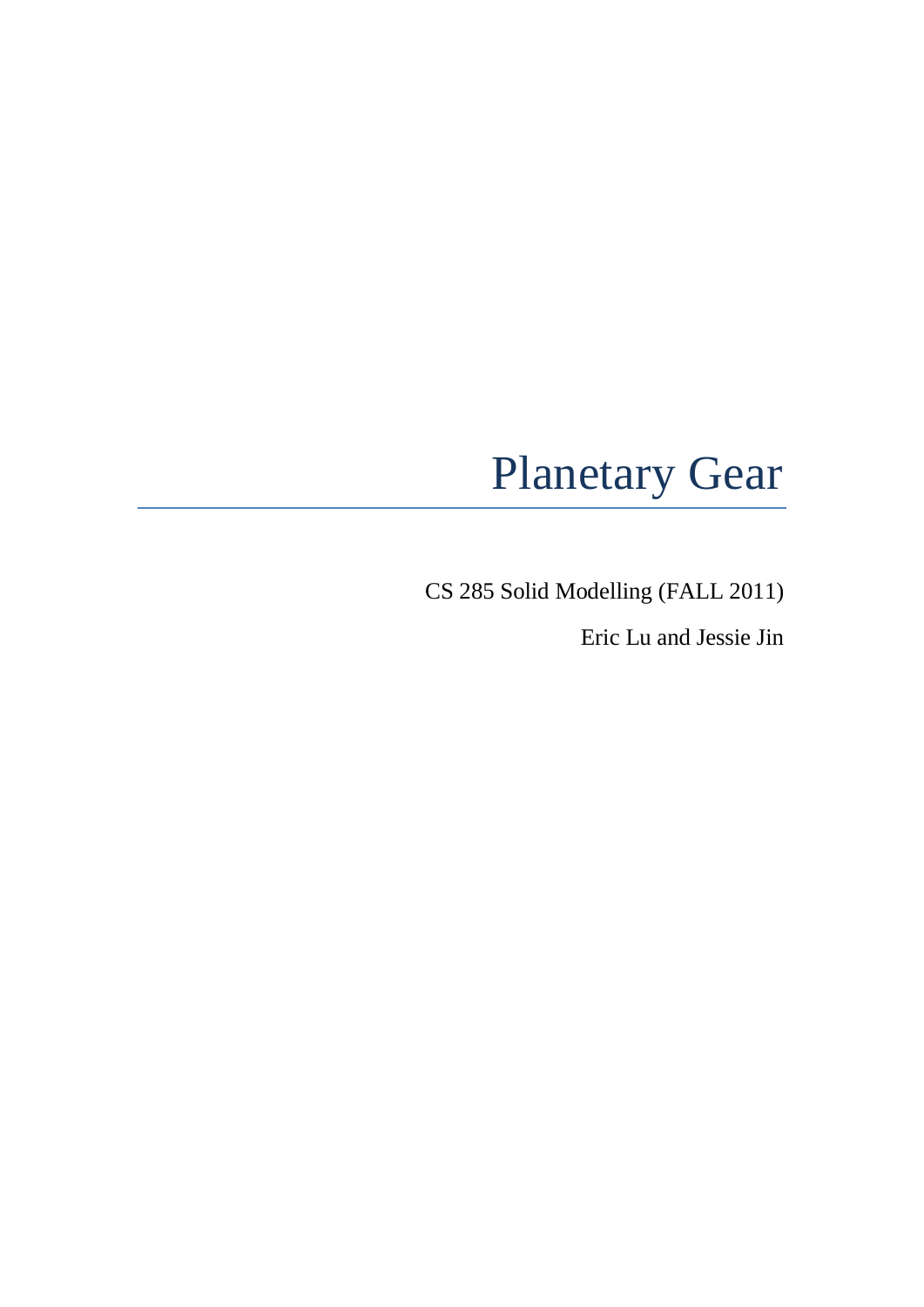#### Abstract

Planetary gear is one of the epicyclic gear, which is a gear system consisting of one or more outer gears, or planet gears, revolving about a central, or sun gear. And it can be wildly used in industry, such as printing lathe, automation assembly, semiconductor equipment and automation system. Since its commercial value, our project is aimed to build a 3D model of multiple layers of planetary gear by using Solidworks software. And with the help of COS- MOSMotion, visual movement simulation can be realized more efficiently. Moreover, using FDM machine, solid model of a sophisticated planetary gear can be built successfully.

### 1. Introduction

Planetary gear trains are one of the main subdivisions of the simple epicyclic gear train family. The epicyclic gear train family in general has a central "sun" gear which meshes with and is surrounded by planet gears. The outermost gear, the ring gear, meshes with each of the planet gears. The planet gears are held to a cage or carrier that fixes the planets in orbit relative to each other. Planetary gear is a widely used industrial product in mid-level precision industry, such as printing lathe, automation assembly, semiconductor equipment and automation system. Planetary gearing could increase torque and reduce load inertia while slowdown the speed. To compare with traditional gearbox, planetary gear has several advantages. One advantage is its unique combination of both compactness and outstanding power transmission efficiencies. A typical efficiency loss in a planetary gearbox arrangement is only 3% per stage. This type of efficiency ensures that a high proportion of the energy being input is transmitted through the gearbox, rather than being wasted on mechanical losses inside the gearbox. Another advantage of the planetary gearbox arrangement is load distribution. Because the load being transmitted is shared between multiple planets, torque capability is greatly increased. Greater load ability, as well as higher torque density is obtained with more planets in the system. The planetary gearbox arrangement also creates greater stability due to the even distribution of mass and increased rotational stiffness.

Based on so many advantages of planetary gear above, we did our 3D model of multiple layers of planetary gear to get the speed reduction. And by using COS-MOSMotion, we achieve the visual movement simulation of it. Also we build the solid model using FDM machine. Finally, we hope our product can be used in industry in the future.

#### 2. Planetary gear generation

By using SolidWorks software to build the 3D model of planetary gear, there are some things to do first, such as keeping a constant velocity ratio between two adjacent gear teeth, generating involute curve and set parameters of spur gear.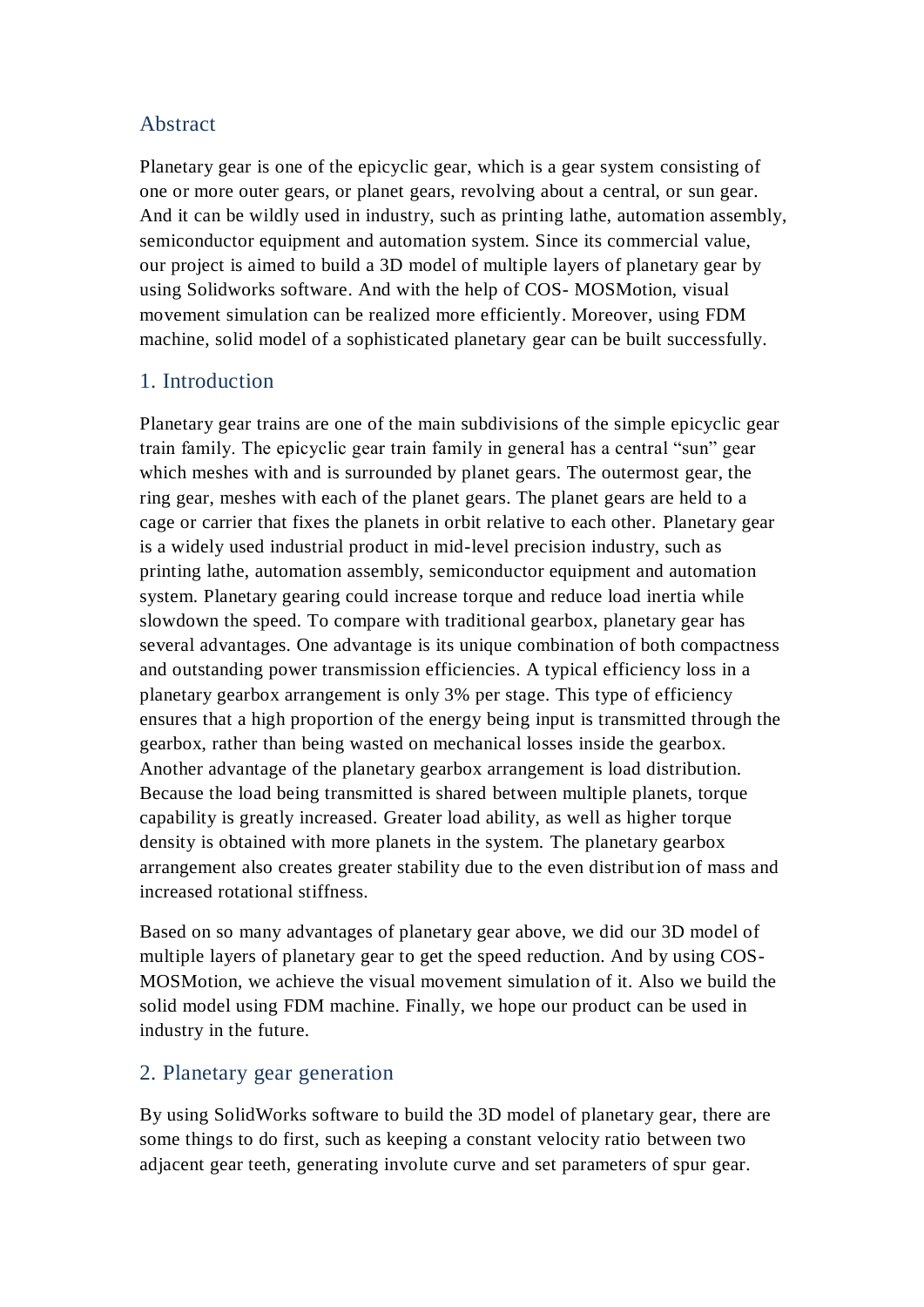#### 2.1 Constant Velocity Ratio

To get a constant velocity ratio, the common normal to the tooth profiles at the point of contact must always pass through a fixed point (the pitch point) on the line of centers. In figure 1, although the two profiles have different velocities at the contact point K, their velocities along  $N_1N_2$  that is passing through the pitch point P are equal in both magnitude and direction. Otherwise the two tooth profiles would separate from each other. Therefore, we get the velocity ratio, which is equal to the inverse ratio of the diameters of these two tooth profiles. This is called fundamental law of gear-tooth action. For each two mating gearing tooth profiles, they should satisfy the fundamental law to get a constant velocity ratio.



**Figure 1. Constant Velocity Ratio**

#### 2.2 Generation of Involute Curve

The first step of generation a single tooth of the gear is to generating the involute curve. This involute curve is the path traced by a point on a line as the line rolls without slipping on the circumference of a circle. In Figure 2, let line MN roll in the counterclockwise direction on the circumference of a circle without slipping. When the line has reached the position M'N', its original point of tangent A has reached the position K, having traced the involute curve AK during the motion. As the motion continues, the point A will trace the involute curve AKC.



**Figure 2. Involute Curve**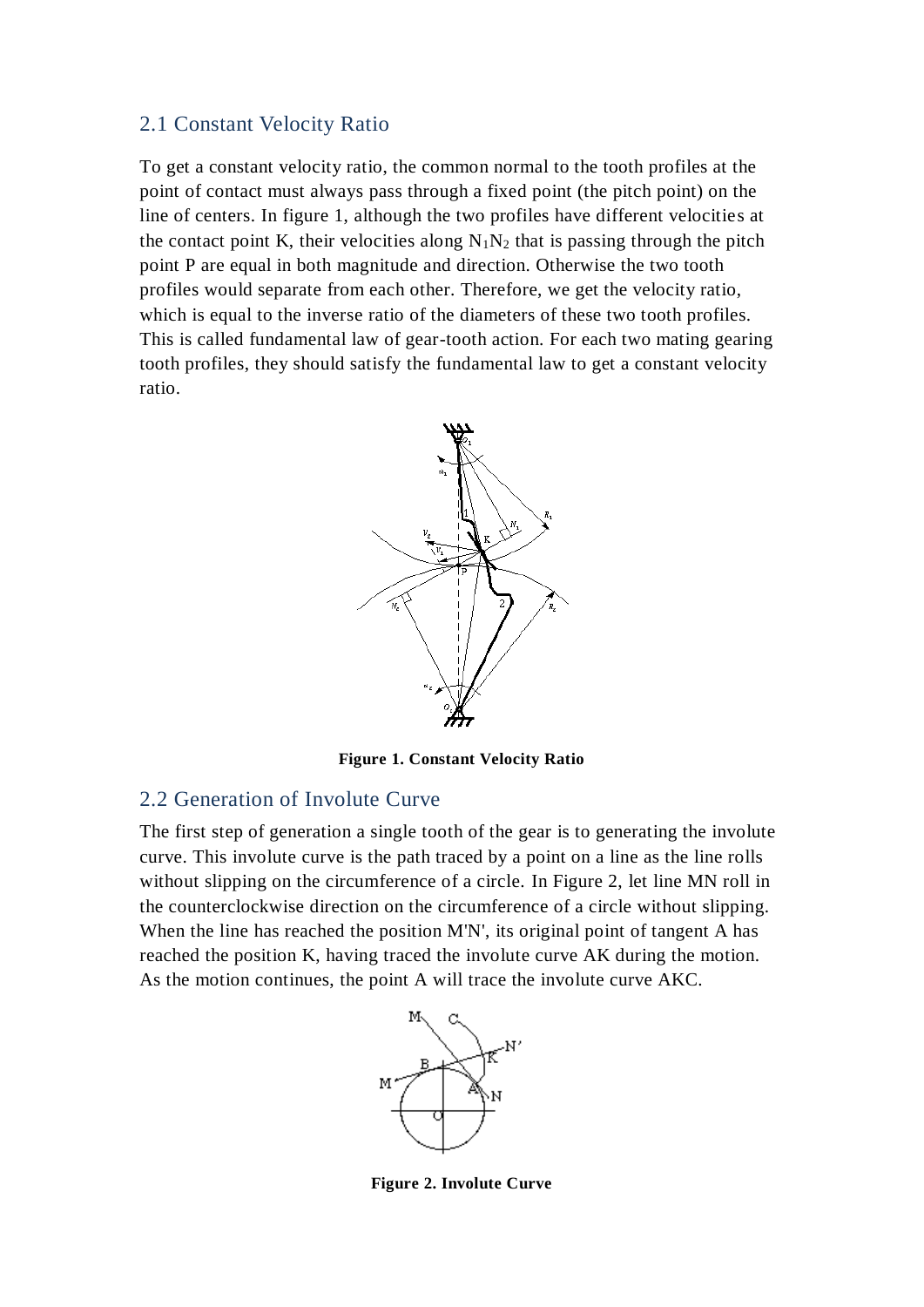#### 2.3 Generation of Spur Gear

Usually we use the involute curve to generate a spur gear. The involute has important advantages -- it is easy to manufacture and the center distance between a pair of involute gears can be varied without changing the velocity ratio. Thus, we generate the involute curve to generate a spur gear.

To generate a spur gear, some terminologies of the gear should be taken into consideration. The most important parameters in modeling we need to set the planetary gear are numbers of tooth, module, pitch circle diameter, pressure angle, basis circle diameter, addendum and dedendum. Figure 3 shows these terms. And Table 1 lists the standard tooth system for spur gears. In our design of planetary gear, we choose our pressure angle to be  $\alpha = 20^{\circ}$ 



**Figure 3. Spur Gear System**

| Tooth system | Pressure angle $\alpha$ , deg  | Addendum a                                      | Dedendum                                                          |
|--------------|--------------------------------|-------------------------------------------------|-------------------------------------------------------------------|
| Full depth   | 20                             | $\frac{1}{\bar{z}_t}$<br>1.0 <sub>m</sub><br>or | $\frac{125}{P_6}$<br>1.25m<br>or                                  |
|              |                                |                                                 | $\frac{1.35}{P_{\ell}}$<br>1.35m<br>or                            |
|              | $\mathbb{Z}_{\frac{1}{2}}^{1}$ | $\frac{1}{\bar{z}_t}$<br>1.0 <sub>m</sub><br>or | $\frac{125}{P_6}$<br>1.25m<br>or                                  |
|              |                                |                                                 | $\frac{1.35}{P_4}$<br>1.35m<br>or                                 |
|              | 25                             | $\frac{1}{\bar{z}_t}$<br>1.0 <sub>m</sub><br>or | $\frac{1.25}{P_{\ell}}$<br>$\frac{1.35}{P_{\ell}}$<br>1.25m<br>or |
|              |                                |                                                 | 1.35m<br>or.                                                      |
| Stub         | 20                             | $\frac{0.8}{P_c}$<br>0.8m<br>or                 | $\frac{1}{\bar{z}_\ell}$<br>1m<br>or                              |

**Table 1. Standard Gear System**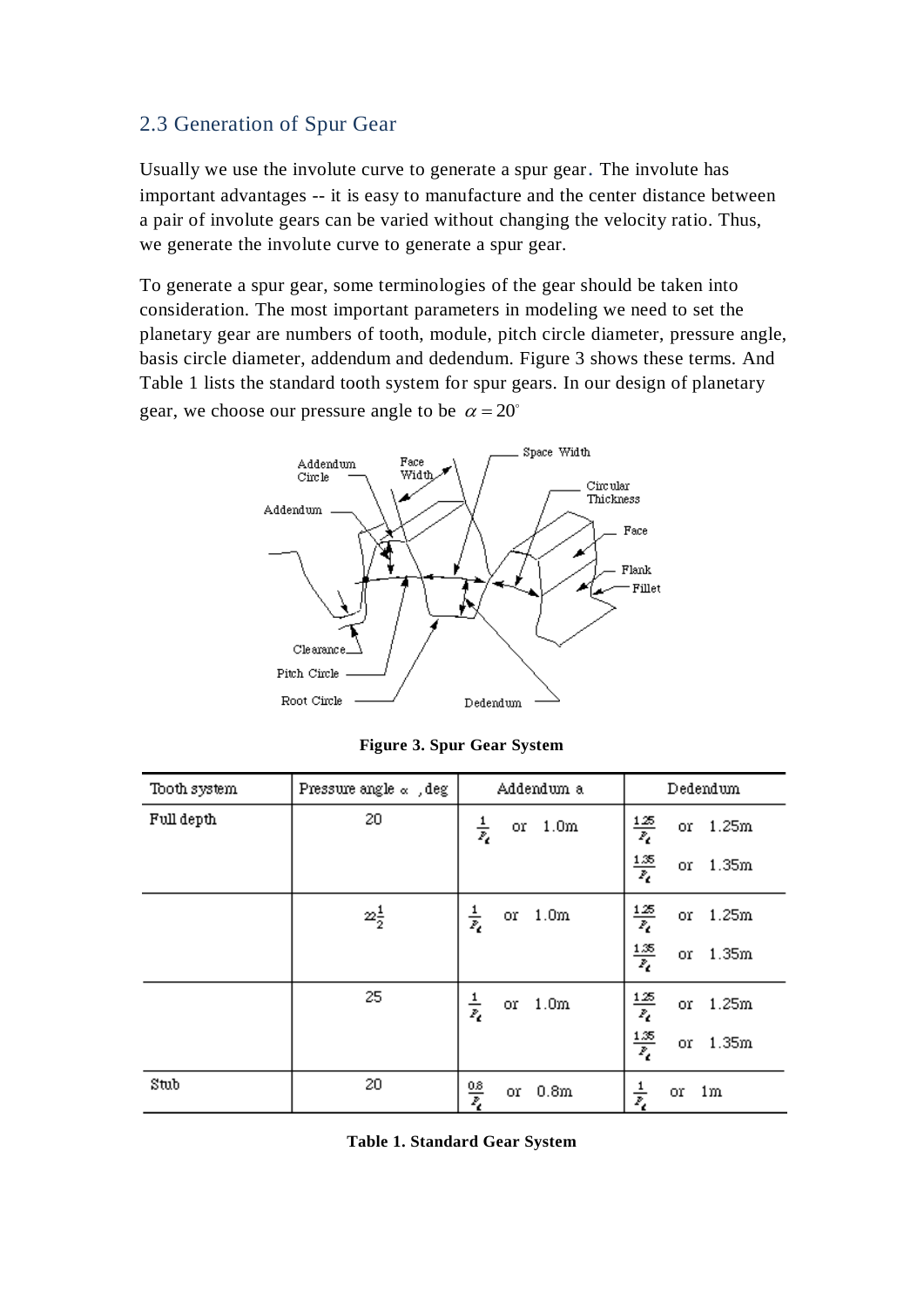Based on the above parameter, we can start to generate the gear model in SolidWorks, and there are several important equations that define the gear:

> Pitch Circle:  $r_n = \frac{1}{2}$  $r_p = \frac{1}{2} mZ$ Basic Circle:  $r_b = r_p \cos \alpha$ Addendum Circle:  $r_a = r + h_a$ Dedendum Circle:  $r_f = r - h_f$

Start with the Y axis, we generated the involute curve based on the basic circle. Each involute curve is unique to the basic circle. For generating the involute curve, we used the parametric method which has the highest accuracy. The equation for the involute curve is:

$$
R_{b2} = \left(\frac{mZ}{2}\right) \times \cos 20^{\circ}
$$
  
\n
$$
\theta = 45t
$$
  
\n
$$
x = R_b \times \cos\left(\frac{\pi\theta}{180}\right) + R_b \times \sin\left(\frac{\pi\theta}{180}\right) \times \left(\frac{\pi\theta}{180}\right)
$$
  
\n
$$
y = R_b \times \sin\left(\frac{\pi\theta}{180}\right) - R_b \times \cos\left(\frac{\pi\theta}{180}\right) \times \left(\frac{\pi\theta}{180}\right)
$$
  
\n
$$
z = 0
$$

where  $t \in (0,1)$ 

After generating the first involute curve, turned the axis to the certain angle  $\tan \alpha - \alpha + \frac{\pi}{2}(\frac{1}{2} + 4 \frac{\tan \alpha}{2})$  $\frac{\pi}{2}(\frac{1}{2}+4\frac{\pi}{\pi z})$  $\alpha - \alpha + \frac{\pi}{2}(\frac{1}{2} + 4\frac{\tan\alpha}{\pi z})$ , then draw the other involute curve. Use the addendum circle and the dedendum circle to cut the two involute curves, and add the curve between them, extrude them to the certain width, then we have one tooth. Use the symmetry to arrange the tooth to the entire circle, and we have done with the gear model. The process of generating gears can be shown in Figure 4.



**Figure 4. Generating Gears**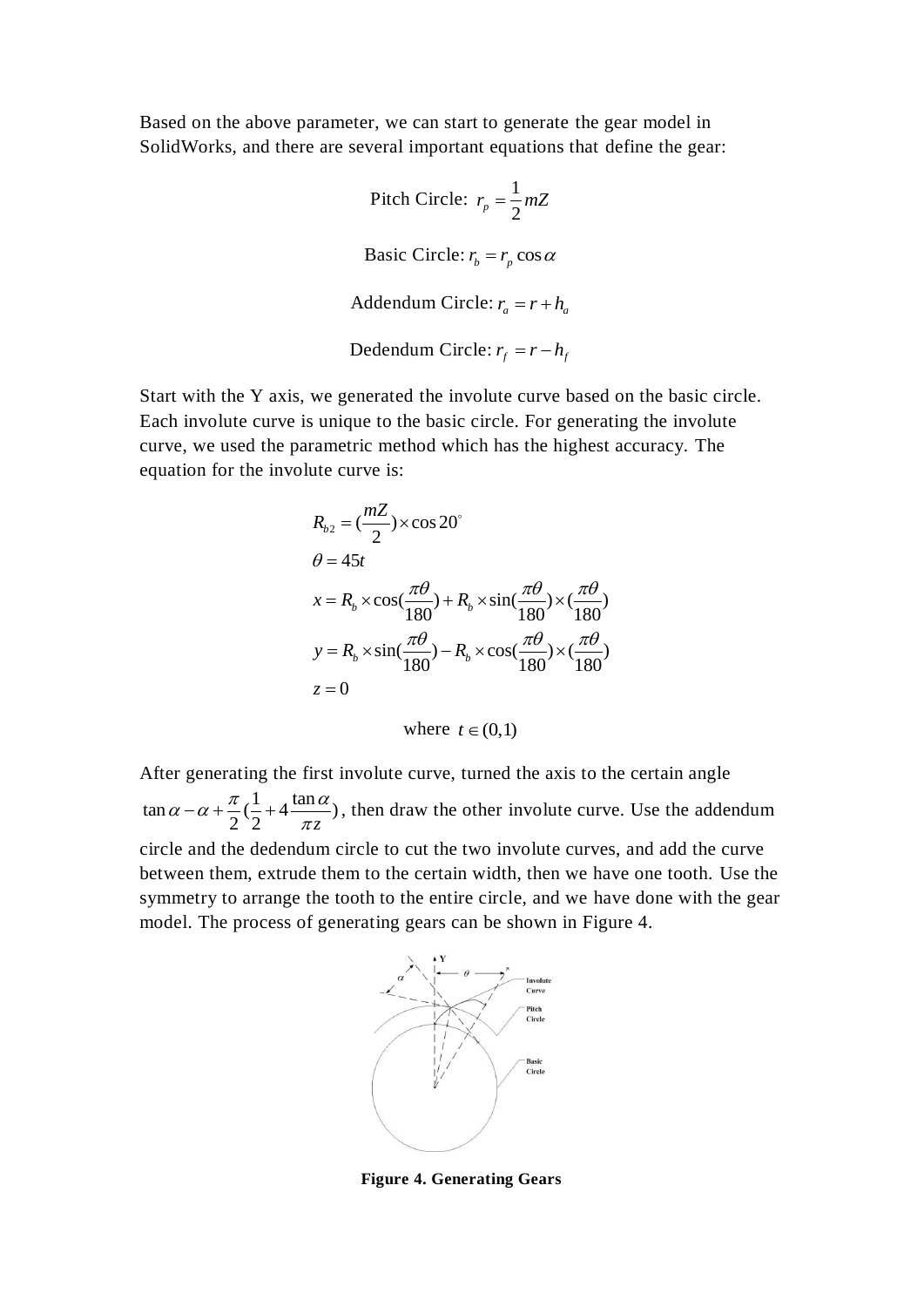#### 2.4 Gear Meshing

In order to get a correct meshing the distance of  $K_1K_2$  on gear 1 should be the same as the distance of  $K_1K_2$  on gear 2, as is shown in Figure5. As  $K_1K_2$  on both gears are equal to the base pitch of their gears, so  $p_{b1} = p_{b2}$ . And since

$$
p_{b1} = p_1 \cos \alpha_1 = \frac{\pi}{P_1} \cos \alpha_1 \text{ and } p_{b2} = p_2 \cos \alpha_2 = \frac{\pi}{P_2} \cos \alpha_2 \text{, thus we have}
$$

 $a_1 = \frac{1}{R} \cos \alpha_2$  $\overline{P}_1$   $P_2$  $\frac{1}{2}$  cos  $\alpha_1 = \frac{1}{2}$  cos  $\overline{P_1}^{\cos \alpha_1} = \overline{P_2}$  $\alpha_1 = \frac{1}{R} \cos \alpha_2$ . To satisfy this equation, the pair of meshing gears must satisfy the following condition:

$$
\begin{cases}\nP_1 = P_2 \\
\alpha_1 = \alpha_2\n\end{cases}
$$

In the above equations, p stands for circular pitch where  $p = \frac{\pi N}{\sqrt{N}}$ *D*  $=\frac{\pi N}{R}$ , and P stands for diametral pitch where  $P = \frac{N}{R}$ *D*  $=\frac{1}{b}$ . The diametral pitch is the number of teeth of a gear per inch of its pitch diameter.



**Figure 5. Gear Meshing**

#### 2.5 Gears Generated

Based on the above method and parameter, we generated our planetary gear system, which contains one ring gear, two sun gears and four planet gears. The following figures show the generated gears:

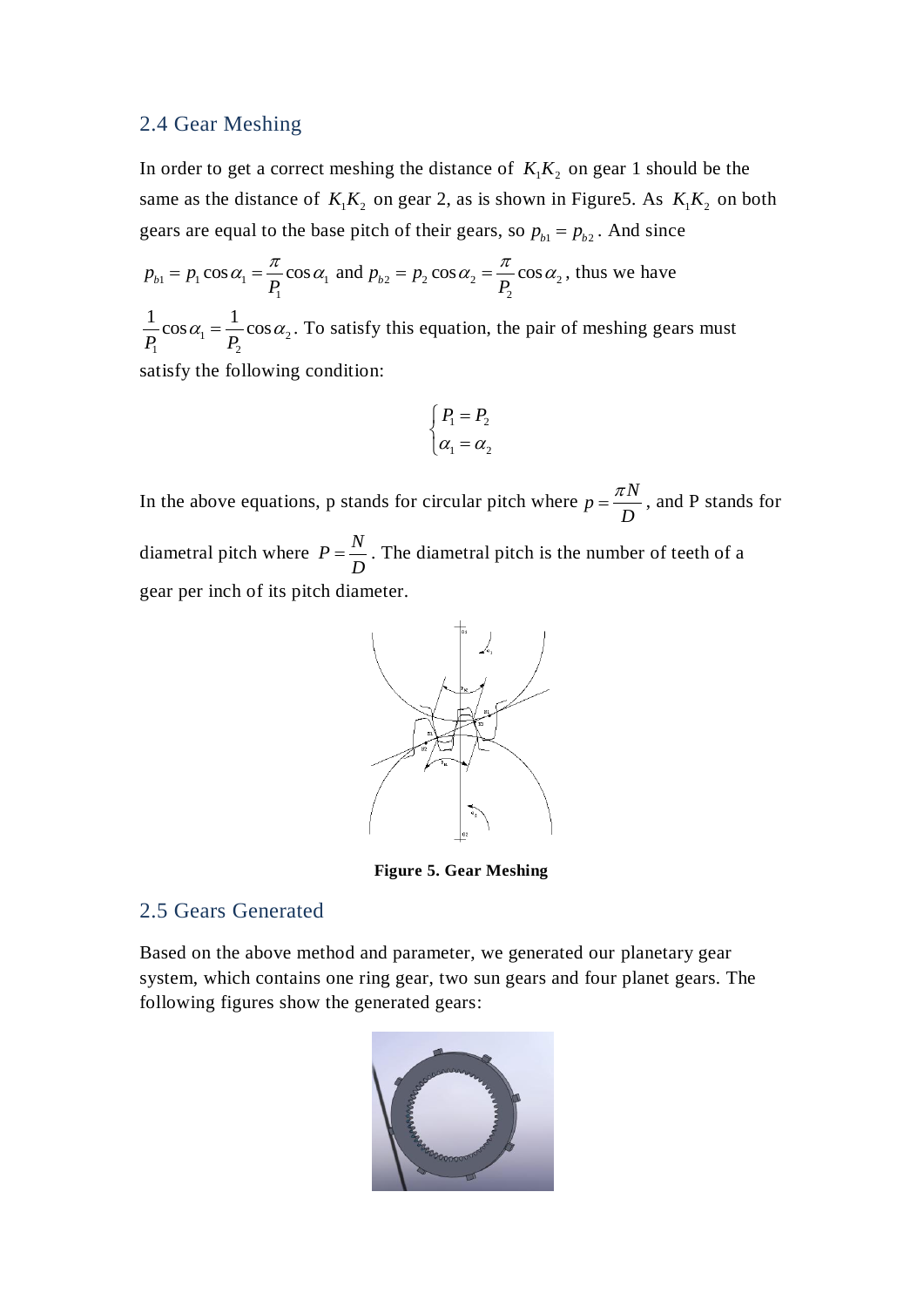#### **Figure 6. Ring Gear**



**Figure 7. Planet Gears**



**Figure 8. Sun Gears**

#### 3. Gear Assemble

There are several assemble conditions and restrictions, which is one of the technical challenges for our project. In order to prevent the collision between gears, there must be space between each gears, so we have the conjugate condition:

$$
O_2O_2' > 2r_{a2} = d_{a2}
$$

In the planetary gear system, the center axle and main axle are coincide with each other, so in order to make the ring gear, sun gear and the orbits of the planet gear concentric, we should have the concentric condition:

$$
z_2 = (z_3 - z_1) / 2
$$

And in order to improve the system's carrying capacity, we usually assemble the planet gears symmetrically surrounding the sun gear, so it should also follow the assemble condition:

$$
(z_1 + z_3) / K = N
$$

The steps for assemble our gears together could be summarized as follows:

First Fix the ring gear, set the ring gear and sun gear to be concentric.